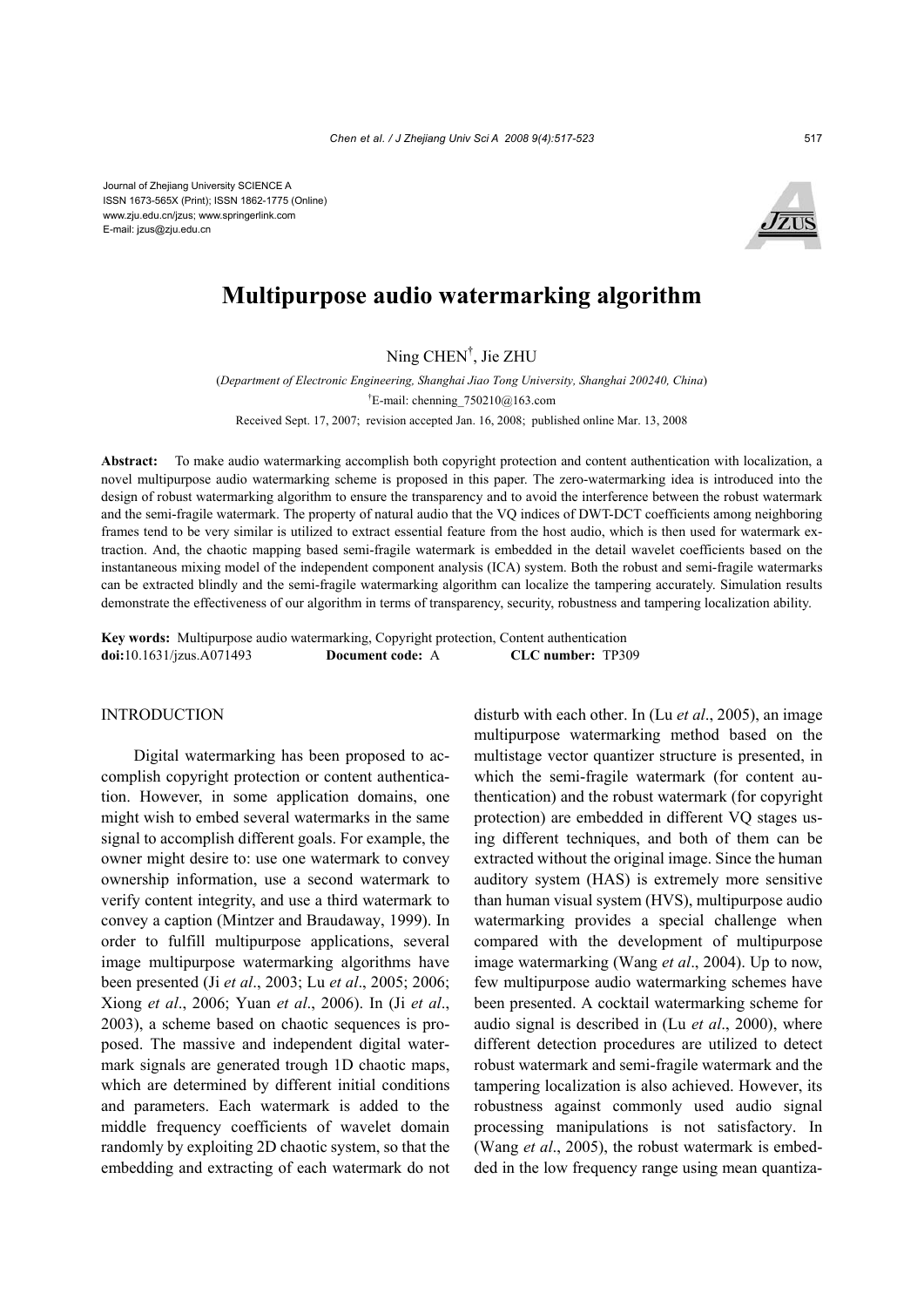tion, while the semi-fragile watermark is embedded in the high frequency range by quantizing single coefficient. Both the robust watermark and the semi-fragile watermark can be extracted without host audio. But, the semi-fragile watermarking scheme can not achieve tampering localization. A wavelet domain multipurpose audio watermarking scheme based on blind source separation (BSS) is given in (Ding, 2006), where the semi-fragile watermark can give the authentication result as well as the tampered area. However, the embedding of robust watermark in the coarse wavelet coefficients affects the transparency greatly.

The technical challenges existing in the design of multipurpose audio watermarking schemes include: (1) How to reduce the effect of the latter embedded watermarks on the former embedded one? (2) How to solve the conflict between robustness and transparency? (3) How to realize the independent and blind extraction of each watermark? (4) How to make the whole scheme robust against commonly used audio signal processing manipulations? In order to solve these problems, a novel multipurpose audio watermarking scheme is presented in this paper. In the proposed scheme, a chaotic mapping based semifragile watermark (for content authentication with tampering localization) is embedded in the detail wavelet coefficients based on the instantaneous mixing model of the independent component analysis (ICA) scheme, while a robust watermark (for copyright protection) is embedded based on the zero-watermarking idea (Cao *et al*., 2006; Sang *et al*., 2006; Li and Liu, 2007).

# VECTOR QUANTIZATION AND INDEPENDENT COMPONENT ANALYSIS

#### **Vector quantization**

Vector quantization is defined as a mapping from the *k*-dimensional Euclidean space  $\mathbb{R}^k$  into a finite codebook  $B = \{b_i | i=0,1,...,L_B-1\}$ , where  $b_i$  is a codeword and  $L_B$  is the codebook size. The VQ encoder searches the nearest codeword to represent each input vector *v* according to the least distortion criterion as follows:

$$
d(\mathbf{v}, \mathbf{b}_i) = \min_{0 \le j \le L_B - 1} d(\mathbf{v}, \mathbf{b}_j), \tag{1}
$$

where  $d(v, b_i)$  is the distortion between the input vector  $v$  and the codeword  $b_j$ , and it can be calculated as follows:

$$
d(\mathbf{v}, \mathbf{b}_j) = \sum_{l=0}^{k-1} (v_l - b_{jl})^2.
$$
 (2)

Compression is achieved by transmitting the codeword index *i* rather than the codeword itself. In the decoding process, the VQ decoder performs the table look-up operation to find the codeword  $\boldsymbol{b}_i$  that is used to reconstruct the input vector *v*.

# **Independent component analysis**

ICA (Ma *et al*., 2006) is a very general-purpose statistical technique to recover the independent sources given only sensor observations that are linear mixtures of independent source signals. Suppose that there exist  $P$  mutually independent source signals  $s_1, s_2, \ldots, s_p$ , and *Q* observed mixtures  $x_1, x_2, \ldots, x_Q$  of the source signals (usually  $Q \geq P$ ), the model of ICA can be represented as

$$
x = As,\t(3)
$$

where  $\mathbf{s} = [\mathbf{s}_1, \mathbf{s}_2, \dots, \mathbf{s}_P]^T$  and  $\mathbf{x} = [\mathbf{x}_1, \mathbf{x}_2, \dots, \mathbf{x}_Q]^T$  represent the source signals vector and observed vector respectively, and *A* is a  $Q \times P$  scalar mixing matrix of full rank. ICA is to estimate the source signal *s* or a de-mixing matrix *V* only from the observed signal *x* according to the statistical characteristic of *s*. Then the source signals are recovered:

$$
\tilde{s} = Vx = VAs,\tag{4}
$$

where  $\tilde{s}$  is the estimation of source signals vector.

# PROPOSED SCHEME

#### **Semi-fragile watermark embedding process**

The semi-fragile watermark will be embedded in the detail wavelet coefficients of the host audio signal. First, perform *m*-level wavelet decomposition on the host audio signal to get the detail coefficients  $c\mathbf{D}^m$ ; Next, perform *n*-level wavelet decomposition on *cD<sup>m</sup>* to get its coarse coefficients  $c\mathbf{D}^m\mathbf{A}^n$ ; then, generate a chaotic mapping based semi-fragile watermark se-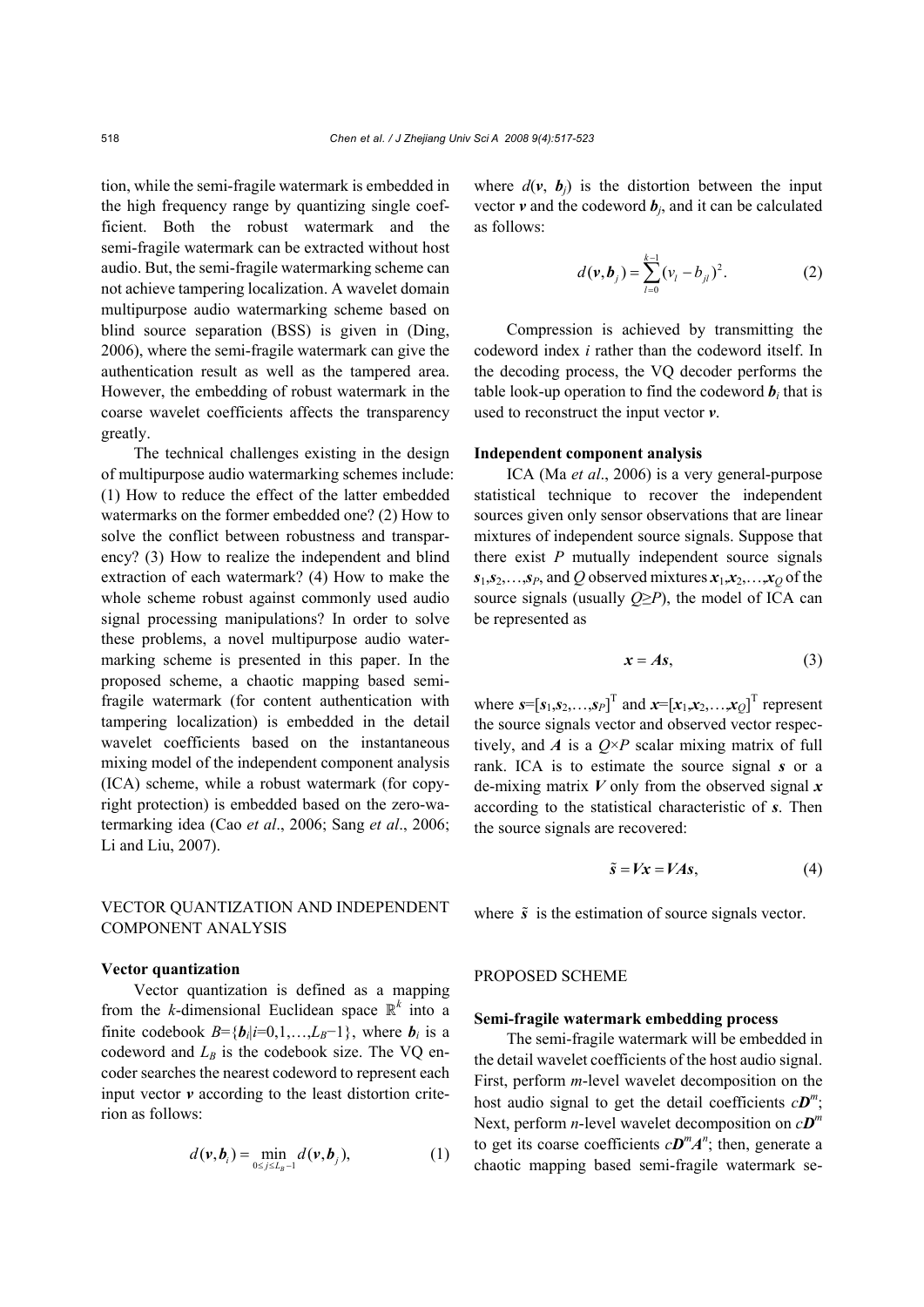quence with the same size of  $cD^{m}A^{n}$ ; finally, embed the watermark in  $c\mathbf{D}^m\mathbf{A}^n$  based on the instantaneous mixing model of ICA scheme (Fig.1).



**Fig.1 Watermark embedding process**

The specific procedures are as follows:

(1) Perform *m*-level wavelet decomposition on the host audio *s* to get the coarse coefficients  $cA^m$  and detail coefficients  $c\mathbf{D}^m$ ,..., $c\mathbf{D}^1$ ; and then perform *n*-level wavelet decomposition on  $c\mathbf{D}^m$  to get its coarse coefficients  $cD^m A^n$ , denoted as  $s_1 = \{s_1(i) |$  $i=1,\ldots,L_{\rm F}$ , and detail coefficients  $c\mathbf{D}^m\mathbf{D}^n,\ldots,c\mathbf{D}^m\mathbf{D}^1$ .

(2) Generate a chaotic sequence *c*={*c*(*i*)|*i*=  $1,...,L_F$ } based on logistic map [Eq.(5)] with the initial value  $k_1 ∈ (0, 1)$ ,

$$
c(i+1) = 3.6 \cdot c(i)[1 - c(i)], \tag{5}
$$

and map *c* into a semi-fragile watermark  $w_F = \{w_F(i) |$  $i=1,\ldots,L_F\}$  with

$$
w_{F}(i) = \begin{cases} -1, & \text{if } c(i) \ge 0.5, \\ 1, & \text{else.} \end{cases}
$$
 (6)

(3) Embed  $w_F$  into the wavelet coefficients  $s_1$ based on the instantaneous mixing model of ICA as follows:

$$
\boldsymbol{X} = \begin{pmatrix} \boldsymbol{x}_1 \\ \boldsymbol{x}_2 \end{pmatrix} = A\boldsymbol{S} = \begin{pmatrix} a_{11} & a_{12} \\ a_{21} & a_{22} \end{pmatrix} \begin{pmatrix} \boldsymbol{s}_1 \\ \boldsymbol{w}_F \end{pmatrix}, \qquad (7)
$$

where  $\vec{A}$  is the mixing matrix. To ensure the transparency, we make  $a_{11} \geq a_{12}, a_{21} \geq a_{22}$ . And, when the values of  $a_{11}$  and  $a_{21}$  are fixed, the increasing of the values of  $a_{12}$  and  $a_{22}$  will lead to the increase of robustness and the decrease of transparency.

(4) Replace  $s_1$  with  $x_1$ . Perform two-stage wavelet reconstruction with  $x_1$  and the other wavelet coefficients  $cD^mD^n$ ,..., $cD^mD^1$ , $cA^m$ , $cD^{m-1}$ ,..., $cD^1$  to get the watermarked audio signal  $s'$ . And keep  $x_2$  as the secret key  $k_2$  for watermark extraction.

#### **Robust watermark embedding process**

For natural audio signal, the VQ indices of DWT-DCT coefficients among neighboring frames tend to be very similar, so we make use of this property to generate a polarity *P*. Then the robust watermark is embedded in the secret key by performing exclusive-or (XOR) operation between the polarity *P* and the watermark.

Let  $w_R$  be the robust watermark, which is a binary-valued image of size *M*·*N*. The specific embedding procedures can be described as follows:

(1) Segment *s*′ into *M*·*N* equal frames, denoted as  $F = \{f(i)|i=1,...,M\cdot N\}.$ 

(2) Perform *H*-level wavelet decomposition on each frame  $f(i)$  to get its coarse signal  $A_i^H$  and detail signals  $\boldsymbol{D}_i^H$ ,  $\boldsymbol{D}_i^{H-1}$ ,  $\cdots$ ,  $\boldsymbol{D}_i^{\perp}$ . To take advantage of low frequency coefficient which has a high energy value and robust against various signal processing manipulations, the DCT is only performed on  $A_i^H$  to get  $A_i^{HC}$ .

$$
A_i^{HC} = DCT(A_i^H). \tag{8}
$$

(3) Perform LBG algorithms (Gersho and Gray, 1992) on  $A^{HC} = \{A_i^{HC} | i=1,...,M \cdot N\}$  to get an *L*-level codebook  $CB = \{cb_1, \ldots, cb_L\}$  and then perform VQ on  $A^{HC}$  to get the indices vector *Y*:

$$
Y = VQ(A^{HC}) = \bigcup_{i=1}^{M \cdot N} VQ(A_i^{HC}) = \bigcup_{i=1}^{M \cdot N} y(i). \qquad (9)
$$

(4) Generate a polarity *P* as follows. First, calculate the variance of  $y(i)$  and its surrounding indices with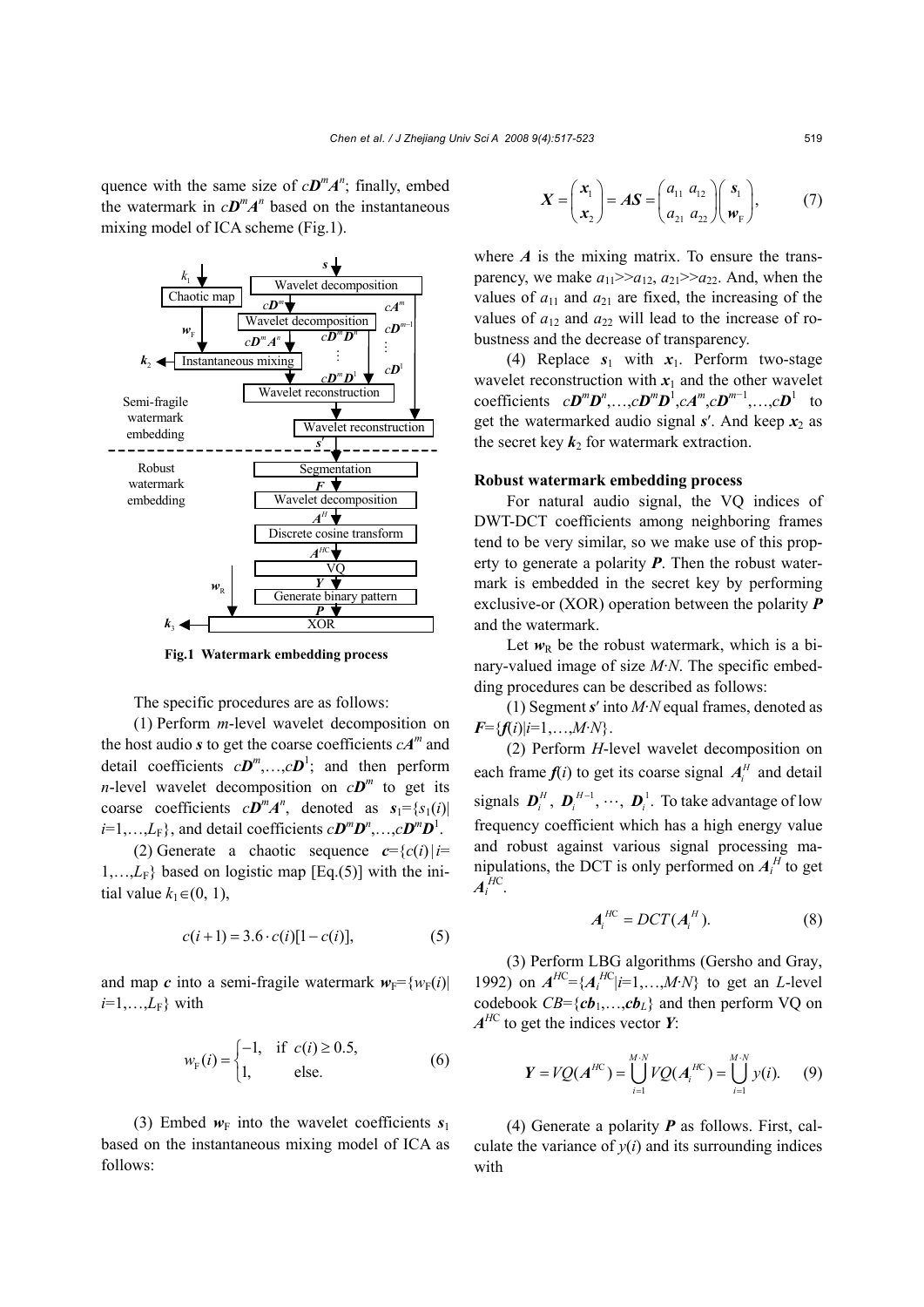$$
\sigma^{2}(i) = \frac{1}{3} \sum_{q=i-1}^{q=i+1} y^{2}(q) - \left(\frac{1}{3} \sum_{q=i-1}^{q=i+1} y(q)\right)^{2}.
$$
 (10)

Then, generate a polarity **P** based on  $\sigma^2(i)$  with

$$
\boldsymbol{P} = \bigcup_{i=1}^{M \cdot N} p(i), \tag{11}
$$

$$
p(i) = \begin{cases} 1, & \text{if } \sigma^2(i) \ge \text{median}[\sigma^2(i)], \\ 0, & \text{otherwise.} \end{cases}
$$
 (12)

(5) Perform XOR operation on  $w_R$  and **P** to get the secret key  $k_3 = \{k_3(l) | l = 1, ..., M \cdot N \}$ . And

$$
k_3(l) = w_R(i, j) \oplus p(l), \quad l = N(i-1) + j. \tag{13}
$$

Finally, to prevent the attackers from embedding another watermark in the same host audio signal and claiming the copyright, the host audio, the secret keys and the corresponding digital timestamp should be registered or associated with an authentication center for copyright demonstration.

In the watermarking detection procedure, first generate a polarity  $P'$  from the test audio  $\hat{s}$ , and then get the estimated robust watermark, denoted as  $\hat{w}_{R}$ , by performing XOR operation between  $P'$  and  $k_3$ . See Fig.2.

# **Semi-fragile watermark extraction process**

The semi-fragile watermark can be extracted as follows (Fig.2).

(1) Perform two-stage wavelet decomposition on the test audio  $\hat{s}$  to get the wavelet coefficients  $c\mathbf{D}^m(A^n)'$ , denoted as  $s_1'$ .

(2) Generate the mixture observations  $\hat{X}$  as

$$
\hat{X} = \begin{pmatrix} s_1' \\ k_2 \end{pmatrix},\tag{14}
$$

and perform the FastICA algorithm (Hyvarinen, 1999) on  $\hat{X}$  to get the estimated semi-fragile watermark  $\hat{w}_{\rm F}$ .

(3) Calculate the cross-correlation coefficients  $\lambda$ between  $\hat{w}_F$  and the original semi-fragile watermark  $w_F$ , which is obtained by performing Eqs.(5) and (6)

on the secret key  $k_1$ .



**Fig.2 Watermark extraction process** 

Then, the subsequent work can be classified into two types according to the value of  $\lambda$ :

(1)  $|\lambda| \geq \tau$ , where  $\tau$  is a predetermined threshold (The decreasing of  $\tau$  will lead to the increase of false-alarm probability and the decrease of false dismissal probability). In this case, we believe that the test audio was secure and there is no tampering existing in it.

(2)  $|\lambda| < \tau$ . In this case, we believe that the test audio has been tampered with and the next step is to localize the tampering. First replace all the wavelet coefficients generated in two-stage wavelet decomposition, except for  $c\mathbf{D}^m(A^n)'$ , with zero vectors of corresponding length and then perform two-stage wavelet reconstruction on them. Thus, the tampering can be localized accurately in the time domain. Now, let us see an example. Fig.3a shows a piece of speech signal with embedded semi-fragile watermark. To test the tampering localization performance of the proposed semi-fragile watermarking algorithm, the watermarked speech is tampered with as follows: (1) The samples from 1 to 21500 are set to zero; (2) The samples from 205000 to 228000 are replaced with the samples of another speech signal. Then, the tampered speech signal and the tampering localization result are shown in Figs.3b and 3c, respectively.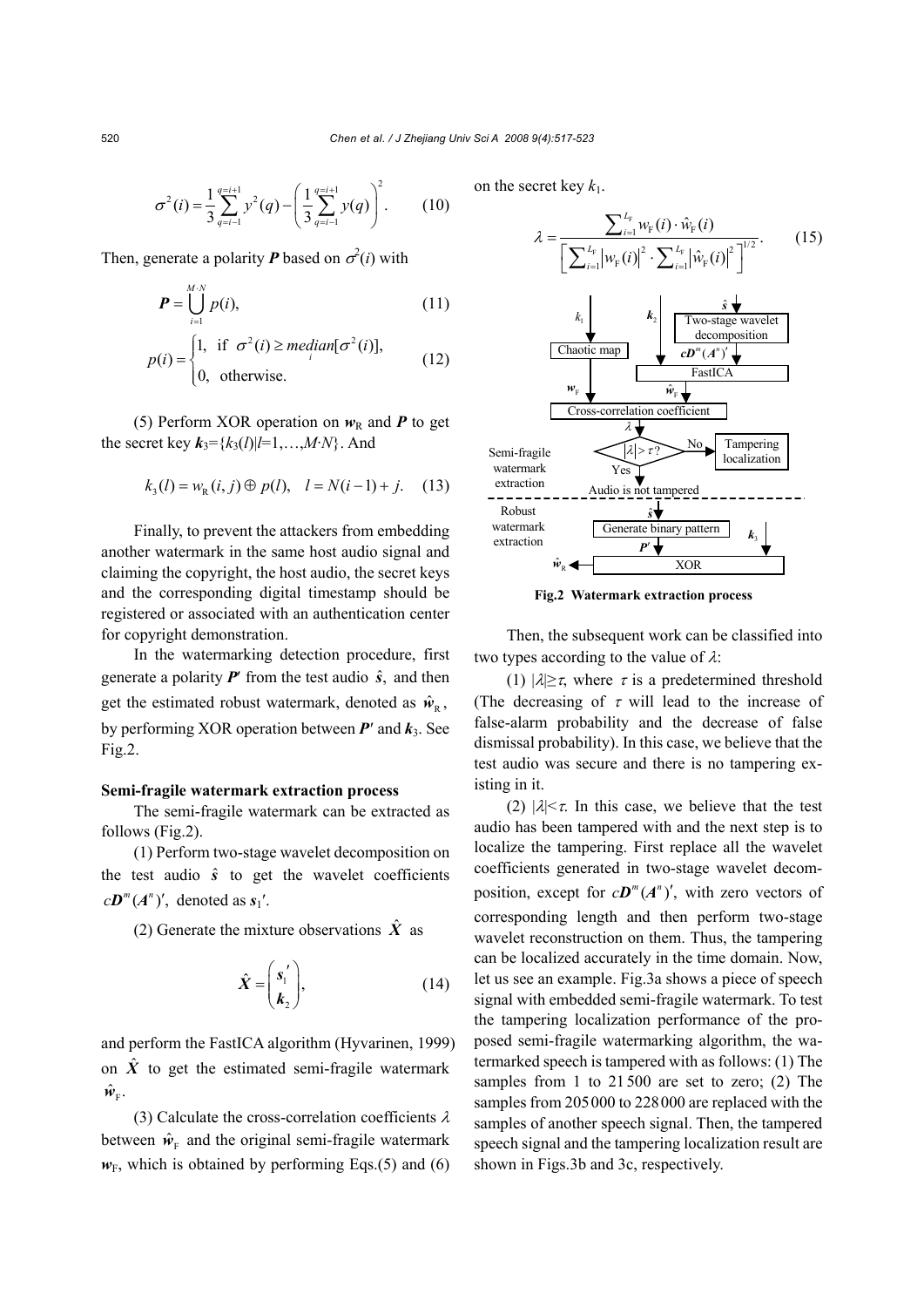

**Fig.3 Tampering localization test results of the speech signal. (a) Watermarked speech; (b) Tampered watermarked speech; (c) Tampering localization result** 

#### SIMULATION RESULTS AND ANALYSIS

A piece of music and a piece of speech of 524288 samples, with 16 bits signed and sampled at 44.1 kHz were taken as the host audios. The parameter values used in this study were: *M*=*N*=64, *m*=3, *n*=2, *H*=4, *L*=8, *a*11=0.99, *a*12=0.01, *a*21=0.98, *a*22=0.02,  $\tau$ =0.9. Furthermore, the signal-to-noise ratio (SNR) and the normalized cross-correlation (NC) were employed to measure the transparency and robustness of the proposed scheme, respectively:

$$
SNR(s, s') = 10 \cdot \lg \left( \sum_{i=1}^{L_s} s^2(i) / \sum_{i=1}^{L_s} (s(i) - s'(i))^2 \right), (16)
$$

$$
NC(w_R, \hat{w}_R) = \frac{\sum_{i=1}^{M} \sum_{j=1}^{N} w_R(i, j) \cdot \hat{w}_R(i, j)}{\sqrt{\sum_{i=1}^{M} \sum_{j=1}^{N} w_R^2(i, j)} \cdot \sqrt{\sum_{i=1}^{M} \sum_{j=1}^{N} \hat{w}_R^2(i, j)}}, (17)
$$

where  $L_s$  is the length of  $s$ .

#### **Transparency test**

The SNR between the original host music (resp. speech) and the watermarked music (resp. speech) was 40.4434 dB (resp. 33.8065 dB). It was difficult for human ear to distinguish between them. To verify the stability of transparency, the transparency test was performed on another 200 pieces of music signals and speech signals. The results shown in Fig.4 verify that the proposed scheme has good and stable transparency.



**Fig.4 Transparency test results of 201 pieces of signals. (a) Test results of music signals; (b) Test results of speech signals**

## **Security test**

To test the security of the proposed scheme, we attempted to extract the watermarks from non-watermarked audio signals with the keys needed for extracting  $w_R$  and  $w_F$  from the watermarked audio signal. In addition to the watermarked music (watermarked speech), another 200 pieces of music signals (speech signals) without watermarks were used in this study. The test results, including *NC* and cross-correlation coefficients, are shown in Figs.5 and 6 for music signals and speech signals, respectively. The peaks in these figures correspond to the watermarked music and watermarked speech. Namely, the proposed technique can correctly extract watermarks from the matched audio and keys, while avoiding false watermark estimation from the unmatched audios, so it achieves great security.



**Fig.5 Security test results of 201 music signals. (a) Robust watermarking security; (b) Semi-fragile watermarking security**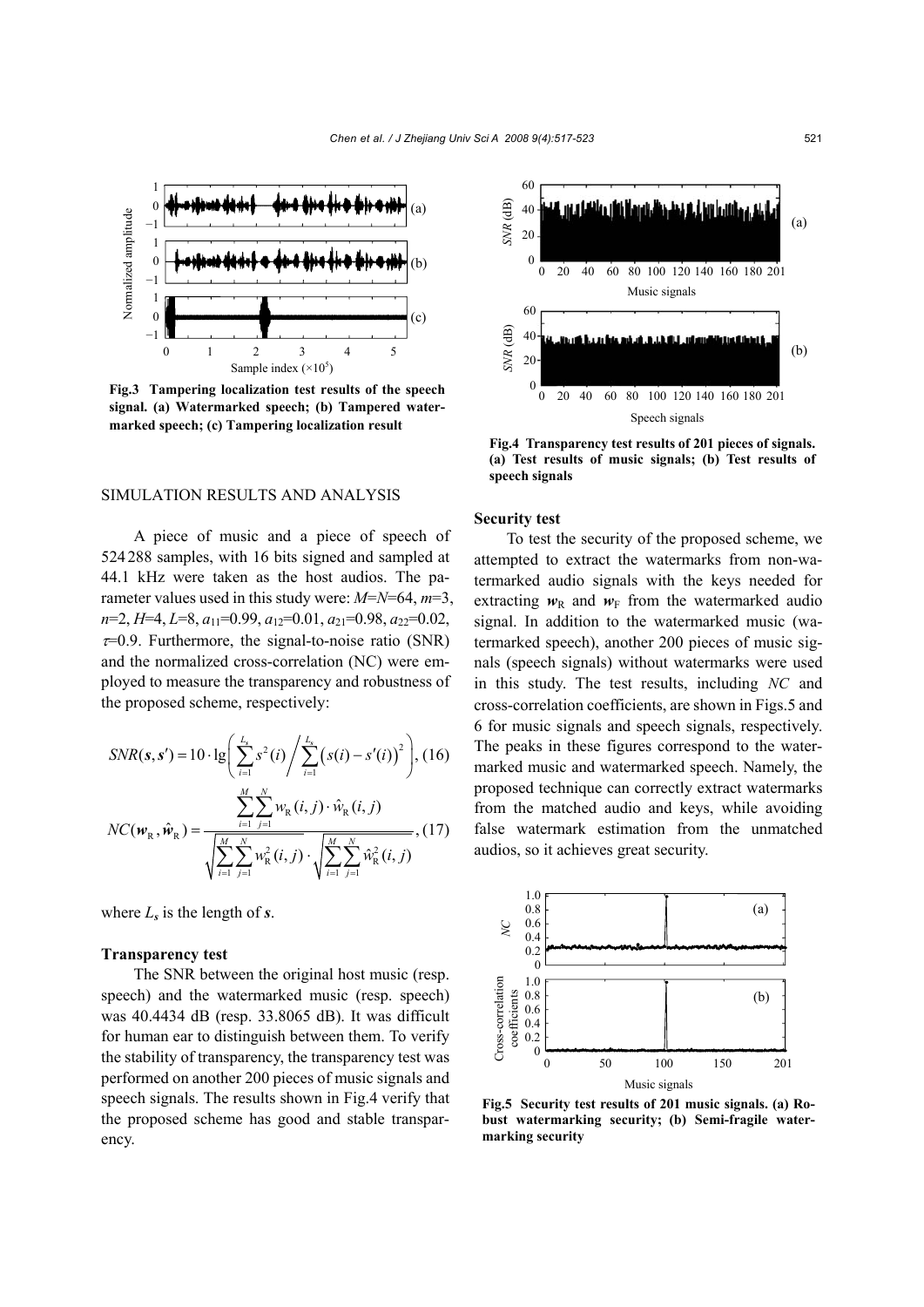

**Fig.6 Security test results of 201 speech signals. (a) Robust watermarking security; (b) Semi-fragile watermarking security**

# **Robustness test**

The audio signal processing manipulations shown in Table 1 were performed on the watermarked audio signals, and then the watermarks were extracted again. The simulation results (|λ| and *NC*) summarized in Table 1 and the extracted robust watermarks shown in Fig.7 verify that both the robust and semi-fragile watermarking algorithms have certain robustness against audio signal processing manipulations. Furthermore, the robustness of the proposed robust watermarking algorithm against the attacks provided by practical audio watermarking evaluation tool "Stirmark for Audio v0.2" was compared with that of the scheme proposed in (Wang and Zhao, 2006). The comparison results summarized in Table 2 indicate that the performance of our method is better than that of the scheme proposed by Wang and Zhao (2006).

## **Tampering localization test**

The tampering localization test result shown in Fig.3 indicates that the adopted semi-fragile watermarking can localize the tampering accurately. To test the effects of signal processing manipulations on the tampering localization results, the manipulations shown in Table 1 were performed on the watermarked audio signals and the tampered ones, and then the tampering localization test was performed again. The results shown in Fig.8 indicate that the tampering localization has certain robustness against audio sig-



**Fig.7 Extracted robust watermarks under commonly used audio signal processing manipulations. The descriptions of (a)~(h) are given in Table 1** 



**Fig.8 Tampering localization under commonly used audio signal processing manipulations. (A) Results for speech signal; (B) Results for music signal** 

**Table 1 Robustness against commonly used audio signal processing manipulations**

| -<br>$\cdot$                                                            | -           |        | -      |        |
|-------------------------------------------------------------------------|-------------|--------|--------|--------|
| Manipulations                                                           | $ \lambda $ |        | NС     |        |
|                                                                         | Music       | Speech | Music  | Speech |
| (a) Without attack                                                      | 1.0000      | 1.0000 | 1.0000 | 1.0000 |
| (b) MP3 (48 kbps)                                                       | 1.0000      | 1.0000 | 1.0000 | 1.0000 |
| (c) Low-pass filtering $(22.05 \text{ kHz})$                            | 1.0000      | 1.0000 | 1.0000 | 1.0000 |
| (d) Re-quantizing ( $16 \rightarrow 8 \rightarrow 16$ bits/sample)      | 0.9983      | 0.9328 | 1.0000 | 0.9906 |
| (e) White noise $(2 dB)$                                                | 0.9230      | 0.9215 | 0.9931 | 0.9897 |
| (f) Delaying $(500 \text{ ms}, 10\%)$                                   | 1.0000      | 1.0000 | 1.0000 | 1.0000 |
| $(g)$ Echo addition $(500 \text{ ms}, 10\%)$                            | 0.9959      | 0.9990 | 0.9897 | 0.9948 |
| (h) Resampling $(22.05 \rightarrow 44.1 \rightarrow 22.05 \text{ kHz})$ | 0.9983      | 1.0000 | 1.0000 | 1.0000 |

λ: cross-correlation coefficient; *NC*: normalized cross-correlation